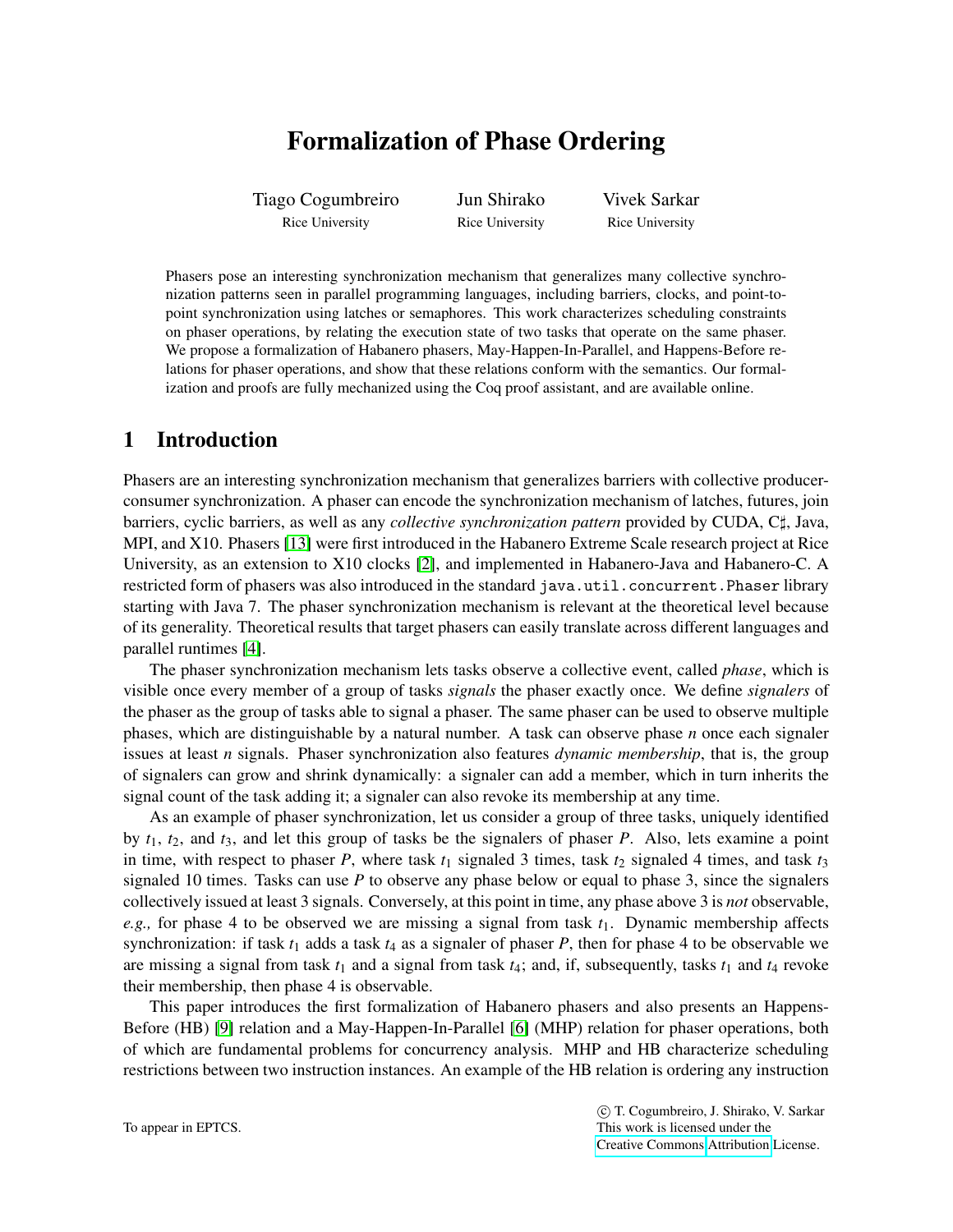

<span id="page-1-0"></span>Figure 1: Phase-ordering between two task traces in a program with a race error.

that happened before spawning a task and any instruction in the task body being spawned; MHP can be defined using the HB relation. MHP and HB analysis are fundamental in the verification of barrier synchronization errors [\[12\]](#page-7-5), lock-based deadlock prediction [\[1,](#page-7-6) [7\]](#page-7-7), and race-detection [\[10,](#page-7-8) [14\]](#page-7-9).

The HB relation we introduce comes from the Phase Ordering definition [\[13\]](#page-7-0) that relates the execution state of two tasks manipulating the same phaser: if the number of signals issued by a task (property sp) is smaller than the last phase observed by some other task (property wp) then the former task happened before the latter task. The execution of a program that uses Habanero phasers must respect the scheduling restriction imposed by Phase Ordering, but how can we be sure that this property holds? The example in Figure [1](#page-1-0) lists the execution trace of two tasks and also includes the sp and wp at each step, for both tasks, and w.r.t. the same phaser. Tasks increment their sp after signaling, and their wp after waiting. Note how HB orders instructions at different points in time: the assignment  $x:=1$  by  $t_1$  happens before println(x) by  $t_2$ , so we can conclude that  $t_2$  reads the value written by task  $t_1$ . Conversely, HB does not order the write  $y:=2$  by  $t_2$  and the read println(y) by  $t_1$ , so, as read and write are unsynchronized, there is a data race. The goal of this work is twofold: 1) prove that to schedule phaser-operation across tasks it is sufficient to compare a task-local property sp of one task with the last global observation wp of another task; and 2) and prove that the semantics of Habanero phasers respects the Phase Ordering property.

Crafa *et al.* propose a Coq formalization of a subset of the X10 and define a HB relation in [\[5\]](#page-7-10), but only consider fork-join synchronization, and omit dynamic barrier synchronization that we formalize. Tomofumi *et al.* use HB and MHP to check for data races in the polyhedral subset of clocked X10 programs [\[15\]](#page-7-11). Joshi *et al.* propose an informal MHP relation for X10 clocks [\[8\]](#page-7-12).

This paper establishes two main properties with respect to the phasers semantics we introduce. First, as required by HB and MHP analysis, we show that the HB relation we define is a causality relation [\[9\]](#page-7-3). Second, since the HB relation is defined on the state of a phaser *P*, we show that HB *conforms* with the execution semantics of phasers; that is, if a state *P* reduces to *Q* after zero or more steps, then *Q* cannot happen before *P*. By targeting phasers, our formalization unifies collective producer-consumer synchronization [\[12\]](#page-7-5) and barriers with dynamic membership [\[8\]](#page-7-12) in a single theoretical framework. Additionally, we formalize and establish the correctness of our definitions with proofs verified by the Coq proof assistant, available online, as part of our HJ-Coq formalization project [\[3\]](#page-7-13).

The main contributions of this paper are:

- 1. introduces the first formalization semantics of Habanero phasers;
- 2. defines an HB relation and an MHP relation for phaser operations;
- 3. shows that HB is a causality relation, given by Theorem [1;](#page-5-0)
- 4. shows that HB conforms with the reduction relation, given by Theorem [3;](#page-6-0)
- 5. presents the full Coq mechanization of the theory, along with examples.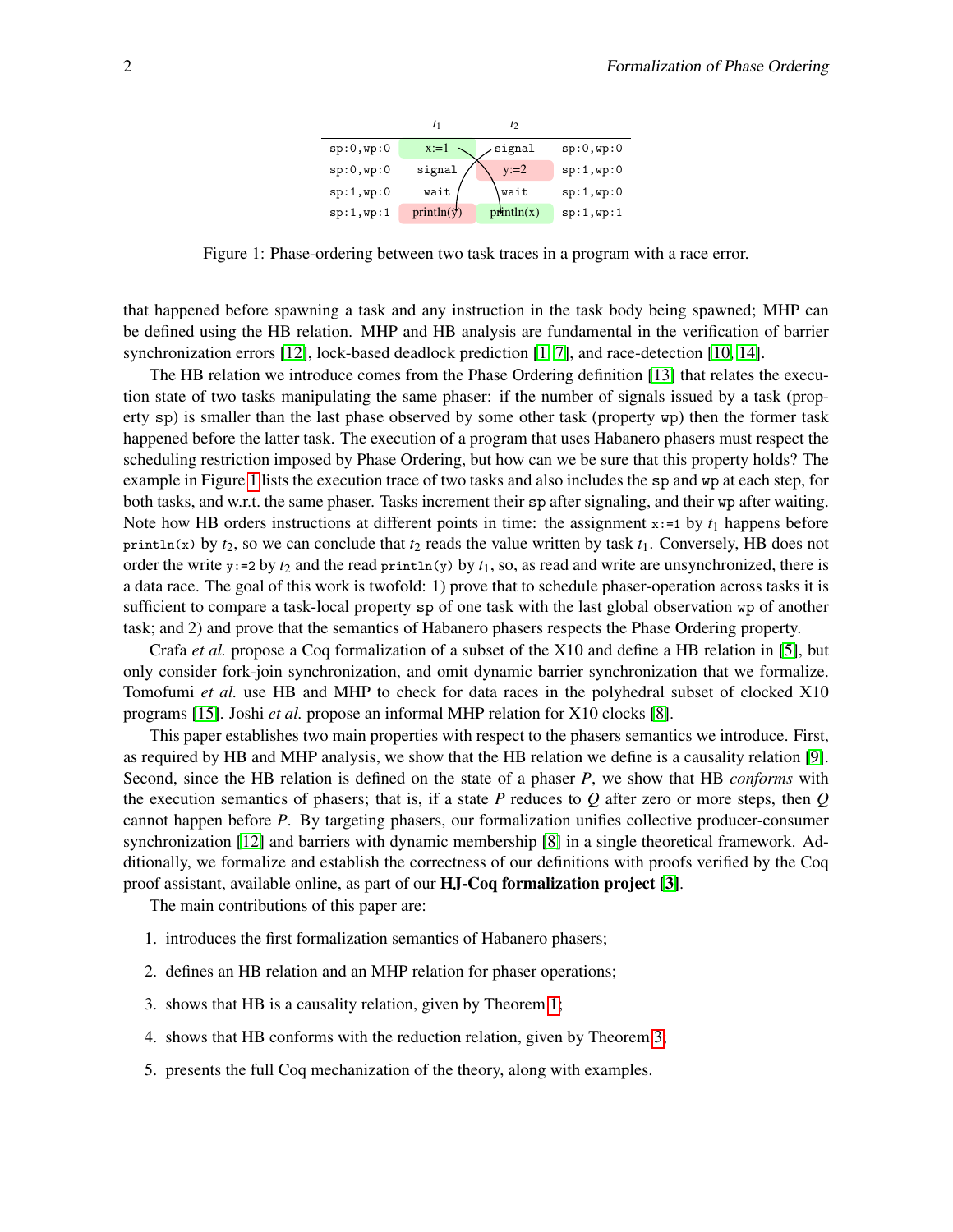In the next section, we describe the phaser operations and its semantics. In Section [3,](#page-4-0) we introduce Phase Ordering, the MHP relation, and the HB relation. Next, in Section [4,](#page-5-1) we establish the main results with regards to the semantics of phasers. We conclude in Section [5](#page-6-1) and discuss future directions.

## 2 Phaser semantics

Let us discuss informally the semantics of Habanero phasers by revisiting the example in Figure [1.](#page-1-0) In the following Java code listing, tasks  $t_1$  and  $t_2$  synchronize each of their access to two different shared variables x and y by means of a phaser ph.

```
1 ph = newPhaser ( SIG_WAIT ) ;
2 asyncPhased (ph. inMode (SIG_WAIT), () -> {
3 ph . signal () ;
4 \t y = 2;5 ph . doWait () ;
6 println(x);
7 ph. drop();
8 }) ;
9 \times = 1;
10 ph . signal () ;
11 ph . doWait () ;
12 println(y);
```
<span id="page-2-10"></span><span id="page-2-8"></span><span id="page-2-3"></span><span id="page-2-2"></span>Task  $t_1$  creates phaser ph in Line [1](#page-2-0) and then spawns a task  $t_2$  in Line [2.](#page-2-1) These two tasks are the signalers of ph. The creator of a task is a signaler of that phaser. Signalers, and only signalers, can register other members by spawning them with asyncPhased and passing the target phaser. Here, task *t*<sup>1</sup> registers task  $t_2$  with phaser ph — we postpone discussing the meaning of expression ph. inMode(SIG\_WAIT) in Line [2;](#page-2-1) for now it is enough to interpret the expression as  $ph$ . Task  $t_1$  then writes to variable  $x$  in Line [9](#page-2-2) and reads from variable y in Line [12,](#page-2-3) while, concurrently, task  $t_2$  writes to variable y in Line [4](#page-2-4) and reads from variable x in Line [6.](#page-2-5) Before terminating, task  $t_2$  revokes its membership on phaser ph by invoking ph.drop() in Line [7.](#page-2-6)

Tasks  $t_1$  and  $t_2$  synchronize in the example by executing  $ph.doblait()$  in Lines [5](#page-2-7) and [11:](#page-2-8) each task waits for phase 1 to be observed, which can only happen once both task execute ph.signal() in Lines [3](#page-2-9) and [10.](#page-2-10) The reason there is a data race in Lines [4](#page-2-4) and [12](#page-2-3) is because task  $t_1$ , that blocks with ph.doWait() before reading y, can unblock and read the variable when task  $t_2$  signals in Line [3.](#page-2-9) But since task  $t_2$  writes to y *after* signaling, then the read from task  $t_1$  in Line [12](#page-2-3) runs concurrently with the write of task  $t_2$  in Line [4.](#page-2-4)

A feature that distinguishes Habanero phasers from other barrier-like synchronization mechanisms is that waiting for signalers is *optional*. A task can choose to manipulate a phaser according to two abilities: (i) the ability to observe phaser synchronization, *i.e.,* waiter, and (ii) the ability to influence synchronization, *i.e.,* signaler. Each member is registered according to a mode *r* among: SW for tasks that must signal and wait, WO for tasks that wait but do not signal, and SO for tasks that signal but do not wait. In the example, task  $t_1$  registers task  $t_2$  in phaser  $p$ h using mode SW, which is short for  $\text{SiG\_WAIT}$ , given by expression ph.inMode(SIG\_WAIT) in Line [2.](#page-2-1)

Waiting observes the signals from *every* signaler. Thus, tasks that wait and signal, mode SW, as in the example, must signal before waiting at every phase to prevent waiting for a signal the task did not produce. This synchronization pattern is known as a *barrier*. Members disregard wait-only (WO) tasks upon waiting; this subset of tasks cannot influence synchronization, only observe it. Phasers can encode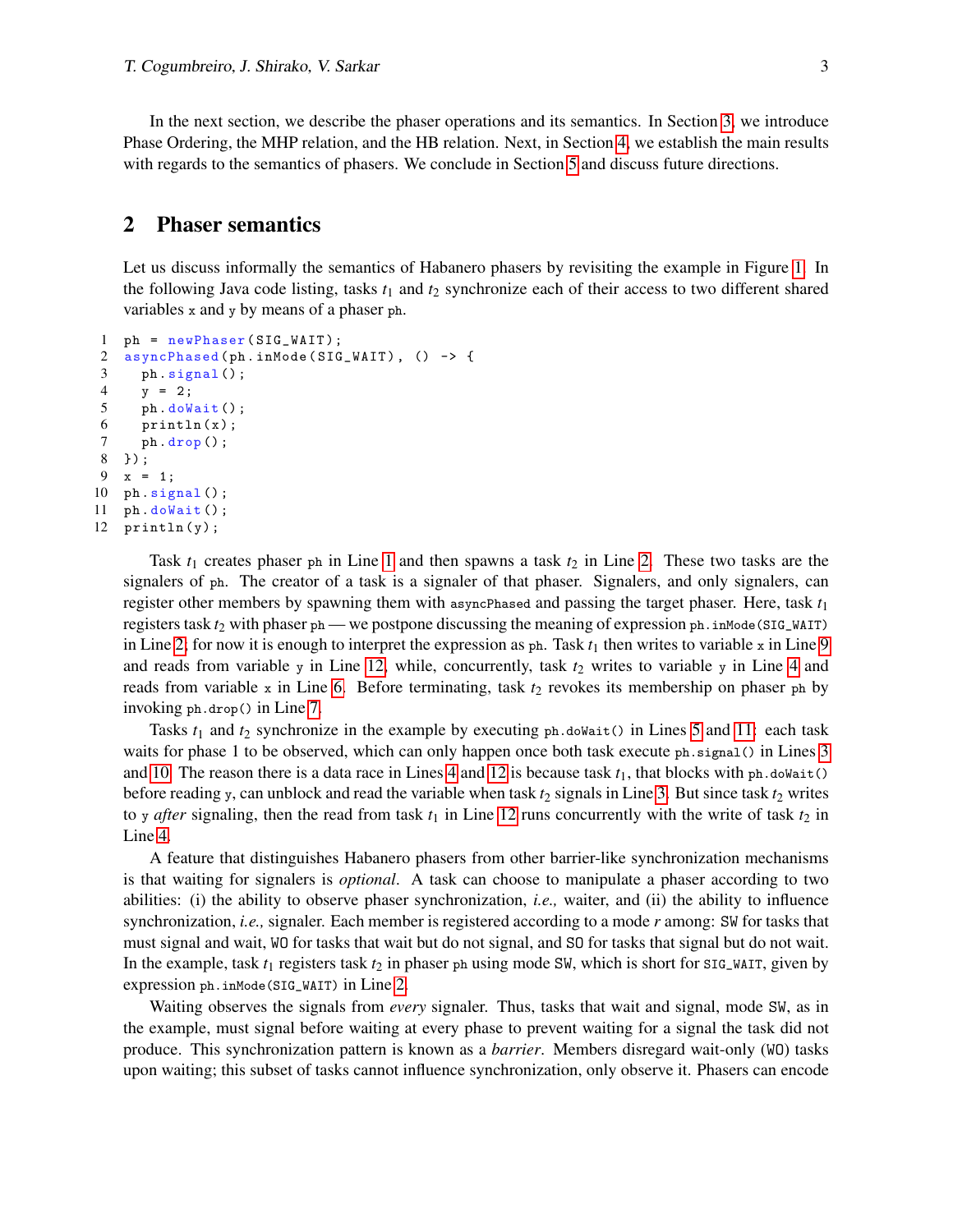<span id="page-3-0"></span>
$$
\frac{P(t) = v \qquad \text{Signaler } v \qquad v \text{.mode} = \text{SW} \Longrightarrow v \text{.wp} = v \text{.sp}}{P \xrightarrow{t : \text{signal}} P[t \mapsto v \text{.sp} := v \text{.sp} + 1]}
$$
\n
$$
\frac{t \text{ sync } P \qquad P(t) = v \qquad \text{Walter } v \qquad v \text{.mode} = \text{SW} \Longrightarrow v \text{.wp} + 1 = v \text{.sp}}{P \xrightarrow{t : \text{wait}} P[t \mapsto v \text{.wp} := v \text{.wp} + 1]}
$$
\n
$$
\frac{t' \notin P \qquad P(t) = v \qquad \text{Walter } r \Longrightarrow \text{Walter } v \qquad \text{Signaler } r \Longrightarrow \text{Signaler } v}
$$
\n
$$
P \xrightarrow{t : \text{reg}(t',r)} P[t' \mapsto v \text{.mode} := r]
$$
\n
$$
\frac{t \in P}{P \xrightarrow{t : \text{drop } P - t}}
$$

Figure 2: Operational semantics of phaser operations

latches, future-promises, and fork-join synchronization patterns using wait-only tasks. Finally, tasks that only signal, do not wait for others; this lets phasers encode producer-consumer synchronization.

**HJ Phaser formalization.** We define the state of a phaser P to be a map from members  $\mathcal{T}$  into *views*  $V$ , which holds the signal count, the wait count, and registration mode of a member. Consider the usual operations on finite maps (which we use to encode phasers) with the given notation: predicate  $P(t) = v$  ensures that the pair of key *t* and value *v* is a member of map *P*, predicate  $t \in P$  is short-hand for  $\exists v$ :  $P(t) = v$ , map  $P[t \mapsto v]$  adds the pair *t* and *v* to map P (replacing the assigned view if *t* ∈ P), and map  $P - t$  results from removing the pair associated with key  $t$  from map  $P$ . In the mechanization, we use Coq's standard library of finite maps [Coq.FSets.FMaps.](https://coq.inria.fr/library/Coq.FSets.FMaps.html)

A view *v* represents the task-local information that each member has over the phaser. The view consists of a triple: the first value *n* is a natural number that counts the number of times the given task issued a signal on the target phaser and can be accessed by *v*.sp; the second value *m* counts the number of waits and can be accessed by  $v.\mathbf{wp}$ ; the third value  $r$  is the registration mode of the given task and is accessed by *v*.mode.

$$
v ::= \{sp := n, wp := m, mode := r\}
$$

The field update operation  $v \cdot f := e$  yields a view that is the same as  $v$  except for field  $f$  that becomes  $e$ . For instance,  $v.\text{sp} := 3$  yields a view, say *w*, where  $w.\text{wp} = v.\text{wp}$ ,  $w.\text{sp} = 3$ , and  $w.\text{mode} = v.\text{mode}$ . To inquire the signaling and waiting abilities of a view we have the following predicates: Waiter  $r \stackrel{\text{def}}{=} r \in$  $\{W_0, SW\}$ , Signaler  $r \stackrel{\text{def}}{=} r \in \{SO, SW\}$ . And let the short-hand notation Signaler  $v \stackrel{\text{def}}{=}$  Signaler *v*.mode and Waiter  $v =$  Waiter *v*.mode.

We define a small-step operational semantics for phaser operations in Figure [2.](#page-3-0) The reduction  $\stackrel{t}{\longrightarrow}$  is labeled by the member *t* issuing the operation, and by an operation *o* defined below.

$$
o\ ::= \ \mathtt{signal}\ \ |\ \mathtt{wait}\ |\ \mathtt{reg}(t,r)\ |\ \mathtt{drop}
$$

Remark 1. *To model Java phasers and X10 clocks semantics refer to Figure [2](#page-3-0) but limit the registration mode to signal-wait mode, that is*  $r ::= SW$ *.* 

Operation signal increments the signal phase. Only tasks registered as signalers can issue this operation. The pre-conditions in signal,  $v \cdot wp = v \cdot sp$ , and in wait,  $v \cdot wp + 1 = v \cdot sp$ , enforce tasks registered in signal-wait mode to interleave each signal with a wait.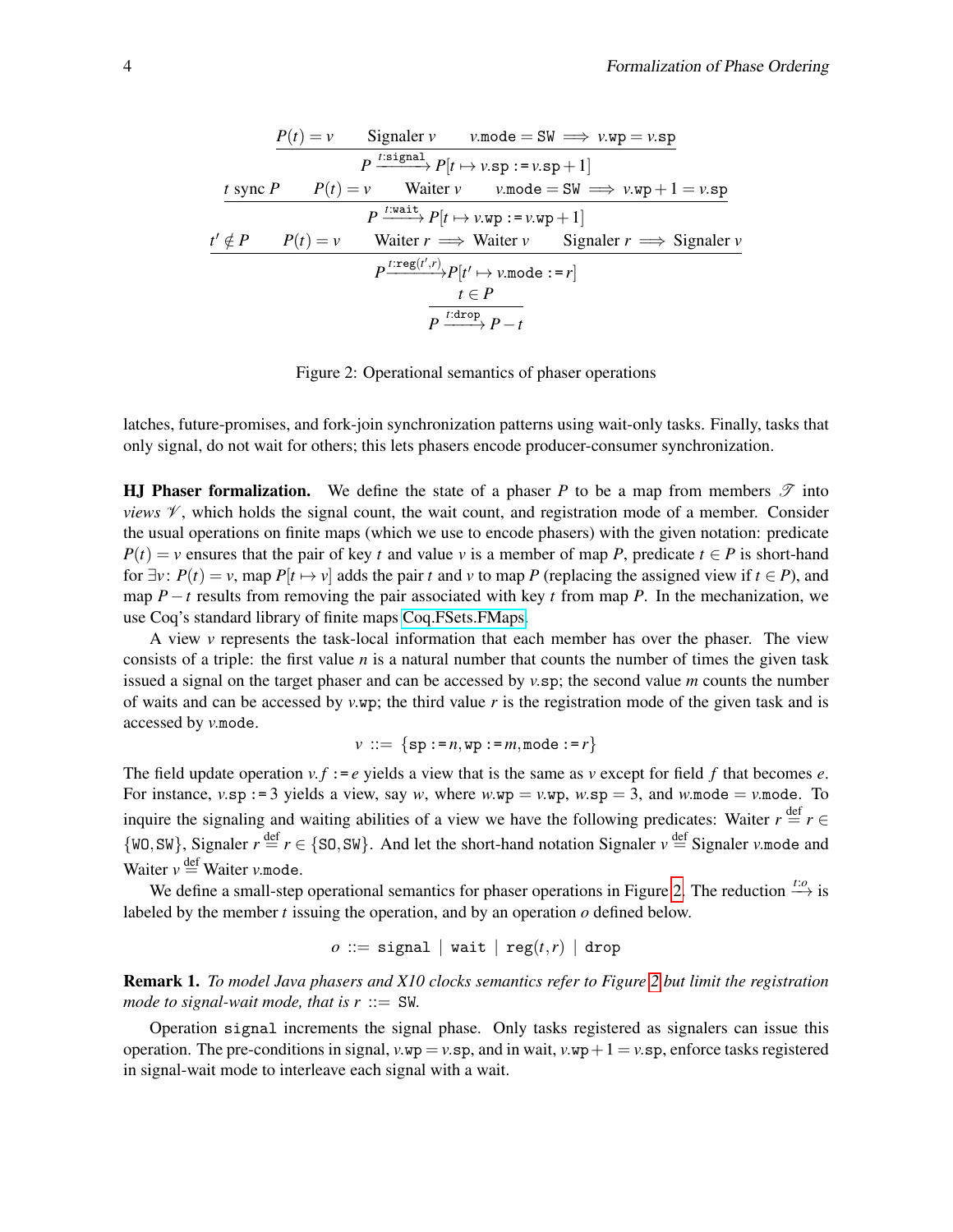Waiting is the crux of synchronization; this is captured by *t* sync *P*, defined next.

$$
\frac{P(t) \text{.mode} = \text{SO}}{t \text{ sync } P} \qquad \frac{\text{Waiter } P(t) \quad \text{Await}(P, P(t).wp+1)}{t \text{ sync } P}
$$

Signal-only tasks do not wait for others, so *t* sync *P* holds in this case. Waiter task *t* must await the subsequent wait-phase  $P(t)$ .wp + 1. Proposition Await $(P, n)$  holds once phase *n* can be observed; the definition ensures that all tasks that can signal have issued at least *n* signals.

$$
Await(P, n) \stackrel{\text{def}}{=} \forall t : \text{ Signature } P(t) \implies P(t).sp \ge n
$$

Tasks register other tasks with with asyncPhased, which is captured by  $reg(t,r)$ . For instance, instruction asyncPhased(ph.inMode(SIG\_WAIT),...) in Line [1](#page-2-0) becomes  $reg(t_2,SW)$  in this semantics if we are spawning task  $t_2$ . Habanero phasers limit task registration: only unregistered tasks can be added, thus  $t' \in P$ , only registered tasks *t* can add new members,  $P(t) = v$ , only waiters can register other waiters, hence Waiter  $r \implies$  Waiter  $v$ , and only signalers can register other signalers, so Signaler  $r \implies$  Signaler *v*.

To establish the results in the next section, let us establish the invariant of well-formedness. Additionally, let *P*  $\rightarrow$  *Q* be defined as there exist *t* and *o* such that *P*  $\stackrel{t:\phi}{\rightarrow} Q$ .

<span id="page-4-3"></span>Definition 1 (Well-formed view). *Let a well-formed view be such that v*.wp ≤ *v*.sp *and if* Waiter *v then*  $v$ .sp –  $v$ .wp  $\leq 1$ *. Let*  $\mathscr{V}^{WF}$  be the set of all well-formed views.

<span id="page-4-2"></span>**Lemma 1** (Reduction preserves well-formedness of views). Let P be such that if  $P(t) = v$ , then  $v \in \mathcal{V}^{WF}$ . *If*  $P \rightarrow Q$ , then Q is such that if  $Q(t) = v$ , then  $v \in \mathcal{V}^{WF}$ .

Henceforth, we only consider views that are in  $\mathcal{V}^{WF}$ .

## <span id="page-4-0"></span>3 Phase Ordering

This section formalizes Phase Ordering, originally introduced in [\[13\]](#page-7-0), to reason about whether two tasks should execute concurrently in terms of views  $\mathcal V$  and states  $\mathcal P$ . Specifically, Phaser Ordering is a Happens-Before relation: if the number of signals issued by a task is smaller than the last phase observed by some other task, then the former Happened Before the latter. For instance, let  $v_1$  be a view that task  $t_1$  has over the phaser in Figure [1](#page-1-0) and  $v_2$  be a view that task  $t_2$  has over the phaser in Figure [1,](#page-1-0) each from a distinct state of the same phaser ph, *i.e.*, there exists two states *P* and *Q* such that  $P(t_1) = v_1$ and  $Q(t_2) = v_2$ . Now, let  $v_1 \stackrel{\text{def}}{=} \{ \text{sp} : =0, \text{wp} : =0, \text{mode} : = \text{SW} \}$  be the view of  $t_1$  when executing x:=1 and  $v_2 \stackrel{\text{def}}{=} \{ \text{sp} : 1, \text{wp} : 1, \text{mode} : \text{sw} \}$  be the view  $t_2$  when executing println(y). The registration mode tells us that view  $v_2$  must observe and wait for the signals of  $v_1$ . View  $v_1$  tells us that  $t_1$  did not produce any signal and  $v_2$  tells us that  $t_2$  observed phase 1 (a collective signal). Thus, since  $t_1$  signaled fewer times than the phase observed by  $t_2$ , we can infer that  $v_1$  must have happened before  $v_2$ . In order for view  $v_2$  to observe a signal, the task controlling view  $v_1$  must eventually signal to become  $v_1$ .sp = 1.

<span id="page-4-4"></span>**Definition 2** (Happens-before (HB) relation). Let  $v_1 \prec v_2$  *read as*  $v_1$  *must have happened before*  $v_2$ *, defined as the conjunction of:*

Signaler  $v_1$   $v_1 \cdot sp < v_2 \cdot wp$  Waiter  $v_2$ 

<span id="page-4-1"></span>*We say that*  $P \prec Q$  *if there exist two tasks t,t' such that*  $P(t) \prec Q(t')$ *.*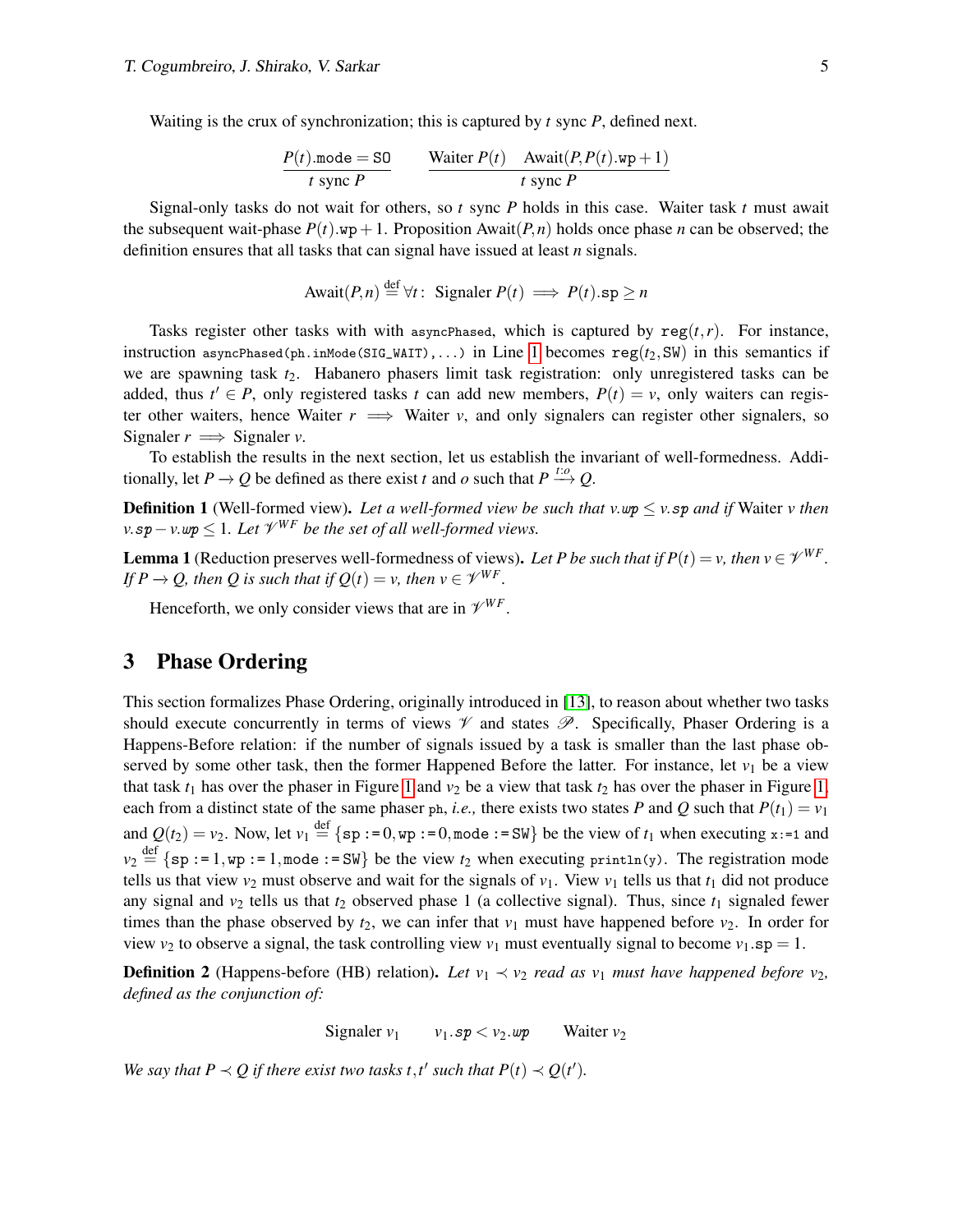**Example 1.** Suppose  $P \xrightarrow{t:signal} Q \xrightarrow{t:wait} R$  and that  $P(t)$ .mode = SW. We have that  $P \prec R$ .

*Proof.* Let  $P(t) = v$ ,  $Q(t) = w$ , and  $R(t) = u$ . First, we simplify our goal, since we know that from wait  $u \cdot wp = w \cdot wp + 1$  and because signal does not alter the wait phase we have that  $w \cdot wp = v \cdot wp$ . Hence,  $v.\text{sp} < u.\text{wp} \equiv v.\text{sp} < w.\text{wp} + 1 \equiv v.\text{sp} < v.\text{wp} + 1$ . Now, by inverting reduction  $\xrightarrow{t:\text{signal}}$ , we get two cases: either  $v \cdot w$  =  $v \cdot s$  and it trivially holds, otherwise we get a contradiction.  $\Box$ 

Let us show that  $\prec$  is a causality relation over views, a fundamental notion for many problems occurring in distributed computing [\[11\]](#page-7-14). By causality relation we mean a strict partial order: (i) *transitive:* if *v*<sub>1</sub> ≺ *v*<sub>2</sub> and *v*<sub>2</sub> ≺ *v*<sub>3</sub>, then *v*<sub>1</sub> ≺ *v*<sub>3</sub>; (ii) *irreflexive:* for all *v*, we have that ¬(*v* ≺ *v*); (iii) *asymmetric:* if  $v_1 \prec v_2$ , then  $\neg(v_2 \prec v_1)$ .

#### <span id="page-5-3"></span>**Lemma 2.**  $(\prec, \mathcal{V})$  *is a causality relation.*

To show that ≺ is a causality relation over phasers, we need to establish some auxiliary results that reason about states that cannot happen before others,  $\neg (P \prec Q)$ . Since Coq uses a constructive logic, it is easier avoid the use of false in our premises. Let the negation of Happens-Before be defined as Cannot-Happen-Before.

<span id="page-5-4"></span>**Definition 3** (Cannot-Happen-Before relation). Let  $v_1 \ge v_2$  *read as*  $v_1$  *cannot happen before*  $v_2$ *:* 

 $v_1$ .mode = WO  $\lor v_1$ .sp >  $v_2$ .wp  $\lor v_2$ .mode = SO

*We say that*  $P \subseteq Q$  *if for any tasks t,t' we have that*  $P(t) \subseteq Q(t')$ *.* 

Although our proofs use  $\triangleright$ , the following remark allow us to present our lemmas with the more familiar HB relation,  $\neg (P \prec Q)$ .

<span id="page-5-6"></span>**Remark 2.** We have that  $v_1 \prec v_2 \iff \neg(v_1 \triangleright v_2)$ ,  $v_1 \triangleright v_2 \iff \neg(v_1 \prec v_2)$ ,  $P_1 \prec P_2 \implies \neg(P_1 \triangleright P_2)$ , *and*  $P_1 \trianglerighteq P_2 \implies \neg(P_1 \prec P_2)$ 

Finally, we define the usual notion of May-Happen-in-Parallel (or concurrency relation) for views and for phasers.

**Definition 4** (May-Happen-in-Parallel relation). Let  $v_1 || v_2$  read as  $v_1$  happens in parallel with  $v_2$  and *be defined as*  $v_1 \ge v_2$  *and*  $v_2 \ge v_1$ *. Let*  $P_1 || P_2$  *be defined as*  $P_1 \ge P_2$  *and*  $P_2 \ge P_1$ *.* 

## <span id="page-5-1"></span>4 Results

Similarly to what happened with showing the causality of  $\prec$  over views, when establishing the causality of ≺ over phasers we require an invariant that relates the various local views of a phaser. While in the context of views, we must ensure that the wait phase does not overtake the signal phase, in the context of phasers we must ensure that its views may happen in parallel with each other, *i.e.,* there must be no scheduling constraints within a phaser.

<span id="page-5-5"></span>**Definition 5** (Well-ordered phaser). Let a well-ordered phaser *be such that*  $P||P$ . Let  $\mathcal{P}^{WO}$  *be the set of all well-ordered phasers.*

Reduction *cannot* introduce unsolvable scheduling constraints within a phaser.

<span id="page-5-2"></span>**Lemma 3** (Reduction preserves phaser well-orderedness). *If*  $P \in \mathcal{P}^{WO}$  *and*  $P \rightarrow Q$ *, then*  $Q \in \mathcal{P}^{WO}$ *.* 

<span id="page-5-0"></span>We are now ready to show that  $\prec$  is a causality relation over phasers.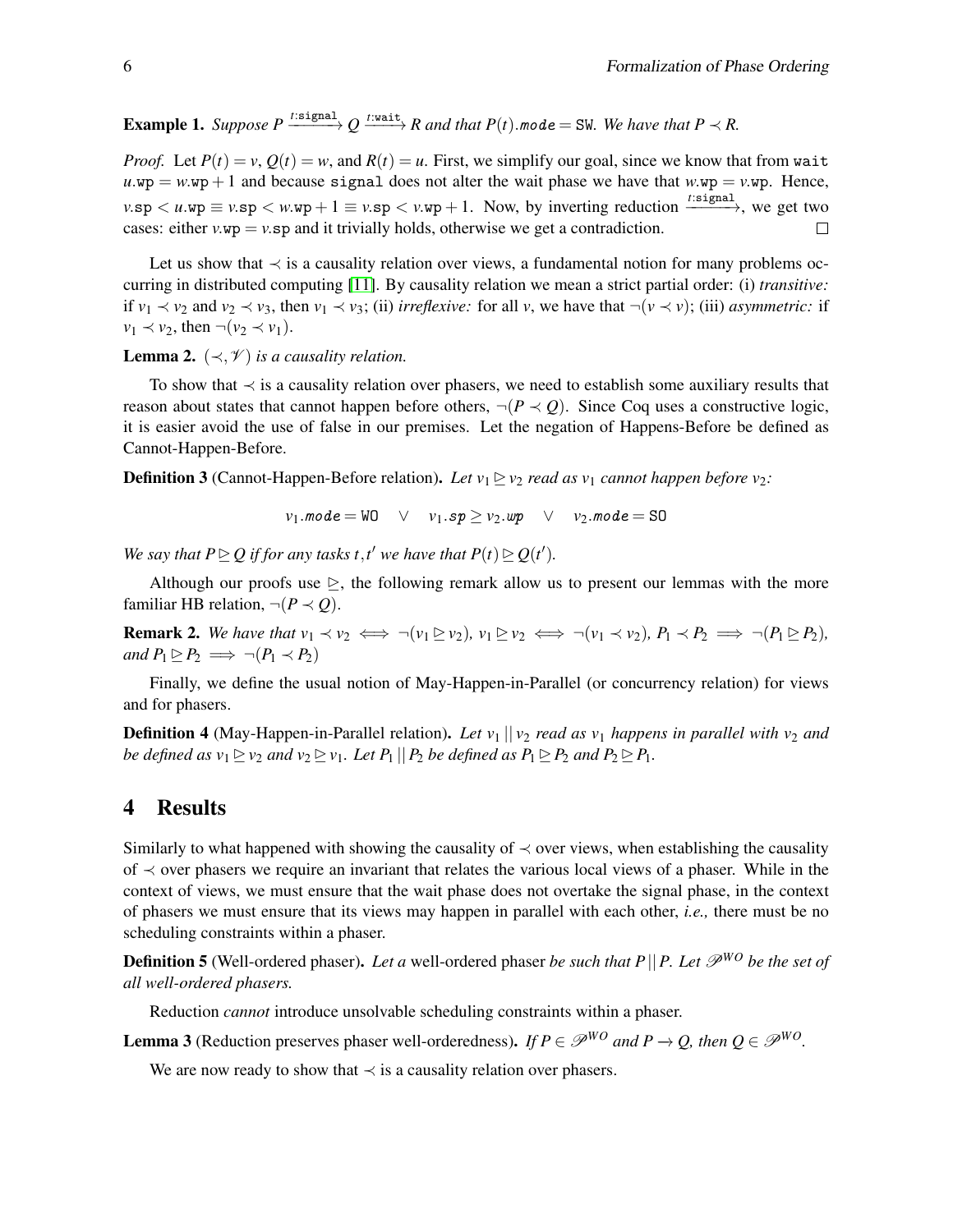**Theorem 1.**  $(\prec, \mathcal{P}^{WO})$  *is a causality relation.* 

The execution of an HJ program must respect the scheduling restriction imposed by Phase Ordering. In the point of view of our formalization, the reduction relation captures the execution of a single phaser operation. Thus, Theorem [2](#page-6-2) shows that the state after execution cannot happen before the state before execution, or, in other words, that the pre- and post-states of a phaser operation respect Phase Ordering.

<span id="page-6-2"></span>**Theorem 2.** *If*  $P \in \mathcal{P}^{WO}$  *and*  $P \rightarrow Q$  *we have that*  $\neg (Q \prec P)$ *.* 

It is curious to consider that from  $P \to Q$  we can also conclude  $\neg (P \prec Q)$ . Thus, it follows that.

<span id="page-6-3"></span>**Lemma 4.** *If*  $P \in \mathcal{P}^{WO}$ ,  $P \rightarrow Q$ , then  $P||Q$ .

Be aware, however, that MHP does *not* enjoy transitivity, otherwise HB would be an empty relation! Example [1](#page-4-1) is an evidence of when  $P||Q$  and  $Q||R$  but  $\neg (P||R)$ , as  $P \prec R$ . This also tells us that for any two states *P* and *Q* if we have  $P \prec Q$ , then state *Q* is the result of at least two phaser operations.

The final theorem establishes that the execution of an HJ program respects the scheduling restriction imposed by Phase Ordering. While Theorem [2](#page-6-2) relates the pre- and post-states of executing a single operation, Theorem [3](#page-6-0) generalizes this result to any possible execution trace, showing that Phase Ordering captures the execution order of instructions in programs that use phasers. Let  $\rightarrow^*$  be defined as the reflexive transitive closure of  $\rightarrow$ .

<span id="page-6-0"></span>**Theorem 3** (Absence of synchronization errors).  $P \in \mathcal{P}^{WO}$ ,  $P \rightarrow^* Q$ , then  $\neg (Q \prec P)$ .

Our results can be summarized into three groups. The first group consists of Lemmas [1](#page-4-2) and [3;](#page-5-2) this serves as a steppingstone for our main results. The former lemma establishes an invariant on a relationship between wait and signal phases  $(\mathcal{V}^{WF})$ , while the latter lemma establishes an invariant on a relationship between any two views picked from a state ( $\mathscr{P}^{WO}$ ). Since  $\mathscr{V}^{WF}$  and  $\mathscr{P}^{WO}$  are preserved by our semantics, any program that manipulates Habanero phasers can assume Lemmas [1](#page-4-2) and [3](#page-5-2) to hold. The second group consists of Lemma [2](#page-5-3) and Theorem [1](#page-5-0) and lets us relate views (and states) with the HB relation. The third group consists of Theorems [2](#page-6-2) and [3](#page-6-0) and it lets us conclude that the execution of a program using Habanero phasers respects the scheduling restriction imposed by Phase Ordering (HB) relation.

### <span id="page-6-1"></span>5 Conclusion

In this paper we propose the first formalization of Habanero phaser semantics and of Phase Ordering, from which we derive the May-Happen-In-Parallel (MHP) and Happens-Before (HB) relations for phaser operations, as part of an ongoing effort to formalize the Habanero programming model. Our definitions and proofs are mechanized using the Coq proof assistant, it consists of 2600 lines of code and 140 lemmas. Our next step is to verify data-race errors in parallel programs that feature collective producerconsumer synchronization patterns.

### Acknowledgments

We thank Nick Vrvilo and the anonymous reviewers for their comments and suggestions.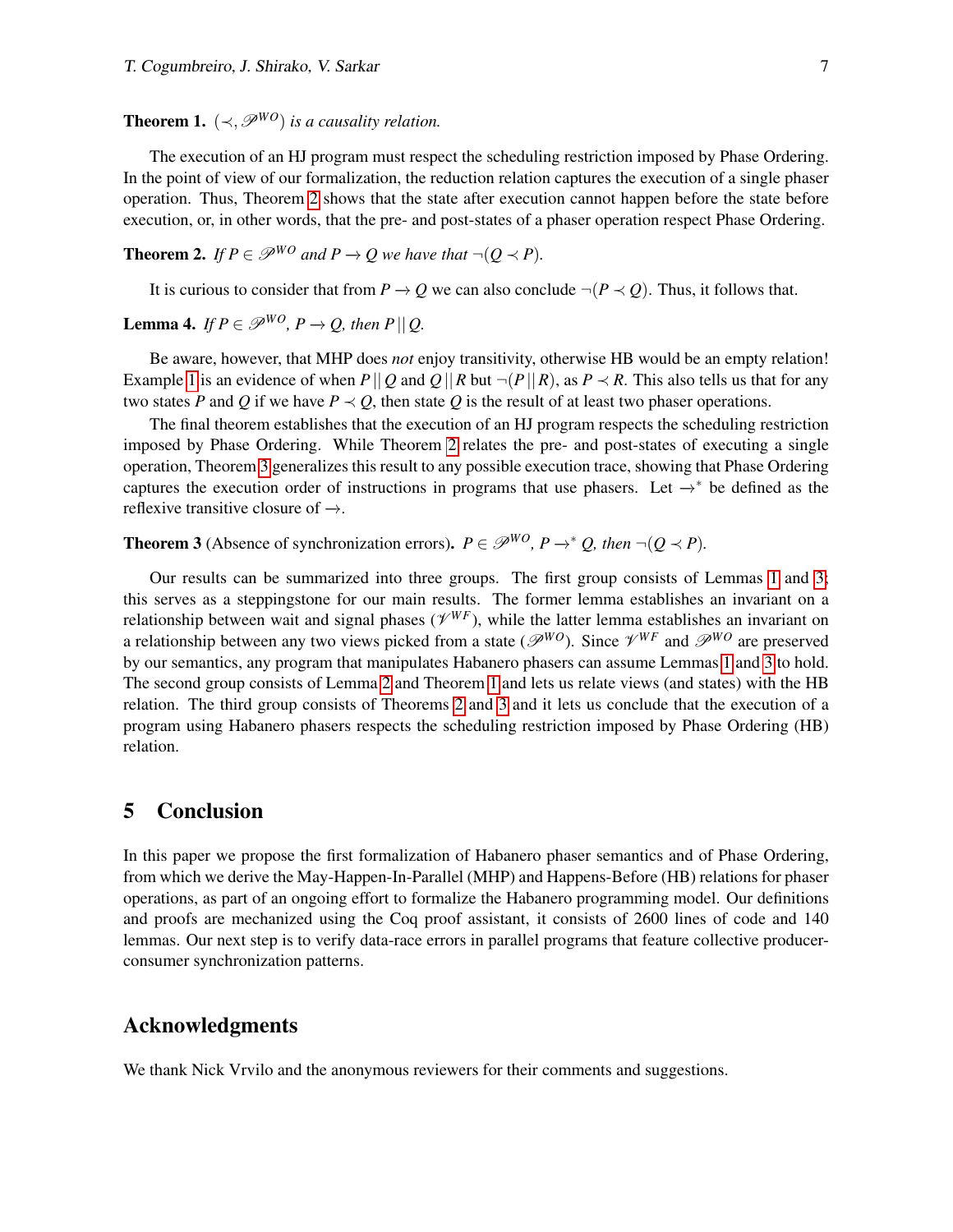## References

- <span id="page-7-6"></span>[1] Yan Cai, Shangru Wu & W. K. Chan (2014): *ConLock: A Constraint-based Approach to Dynamic Checking on Deadlocks in Multithreaded Programs*. In: ICSE'14, ACM, pp. 491–502, doi[:10.1145/2568225.2568312.](http://dx.doi.org/10.1145/2568225.2568312)
- <span id="page-7-1"></span>[2] Philippe Charles, Christian Grothoff, Vijay Saraswat, Christopher Donawa, Allan Kielstra, Kemal Ebcioglu, Christoph von Praun & Vivek Sarkar (2005): *X10: an object-oriented approach to non-uniform cluster computing*. In: OOPSLA'05, ACM, pp. 519–538, doi[:10.1145/1103845.1094852.](http://dx.doi.org/10.1145/1103845.1094852)
- <span id="page-7-13"></span>[3] Tiago Cogumbreiro (2016): *Habanero Coq formalization project*. Available at [https://github.com/](https://github.com/cogumbreiro/habanero-coq/tree/places16) [cogumbreiro/habanero-coq/tree/places16](https://github.com/cogumbreiro/habanero-coq/tree/places16).
- <span id="page-7-2"></span>[4] Tiago Cogumbreiro, Raymond Hu, Francisco Martins & Nobuko Yoshida (2015): *Dynamic Deadlock Verification for General Barrier Synchronisation*. In: PPoPP'15, ACM, pp. 150–160, doi[:10.1145/2688500.2688519.](http://dx.doi.org/10.1145/2688500.2688519)
- <span id="page-7-10"></span>[5] Silvia Crafa, David Cunningham, Vijay Saraswat, Avraham Shinnar & Olivier Tardieu (2014): *Semantics of (Resilient) X10*. In Richard Jones, editor: ECOOP'14, LNCS 8586, Springer, pp. 670–696, doi[:10.1007/978-](http://dx.doi.org/10.1007/978-3-662-44202-9_27) [3-662-44202-9](http://dx.doi.org/10.1007/978-3-662-44202-9_27) 27.
- <span id="page-7-4"></span>[6] Evelyn Duesterwald & Mary Lou Soffa (1991): *Concurrency Analysis in the Presence of Procedures Using a Data-flow Framework*. In: TAV'91, ACM, pp. 36–48, doi[:10.1145/120807.120811.](http://dx.doi.org/10.1145/120807.120811)
- <span id="page-7-7"></span>[7] Tayfun Elmas, Shaz Qadeer & Serdar Tasiran (2006): *Goldilocks: Efficiently Computing the Happens-before Relation Using Locksets*. In: FATES'06/RV'06, Springer, pp. 193–208, doi[:10.1007/11940197](http://dx.doi.org/10.1007/11940197_13) 13.
- <span id="page-7-12"></span>[8] Saurabh Joshi, Rudrapatna K. Shyamasundar & Sanjeev K. Aggarwal (2012): *A New Method of MHP Analysis for Languages with Dynamic Barriers*. In: IPDPSW'12, IEEE, pp. 519–528, doi[:10.1109/IPDPSW.2012.70.](http://dx.doi.org/10.1109/IPDPSW.2012.70)
- <span id="page-7-3"></span>[9] Leslie Lamport (1978): *Time, Clocks, and the Ordering of Events in a Distributed System*. Communications of the ACM 21(7), pp. 558–565, doi[:10.1145/359545.359563.](http://dx.doi.org/10.1145/359545.359563)
- <span id="page-7-8"></span>[10] Pallavi Maiya, Aditya Kanade & Rupak Majumdar (2014): *Race Detection for Android Applications*. In: PLDI '14, ACM, pp. 316–325, doi[:10.1145/2594291.2594311.](http://dx.doi.org/10.1145/2594291.2594311)
- <span id="page-7-14"></span>[11] Reinhard Schwarz & Friedemann Mattern (1994): *Detecting Causal Relationships in Distributed Computations: In Search of the Holy Grail*. Distributed Computing 7(3), pp. 149–174, doi[:10.1007/BF02277859.](http://dx.doi.org/10.1007/BF02277859)
- <span id="page-7-5"></span>[12] Rahul Sharma, Michael Bauer & Alex Aiken (2015): *Verification of Producer-consumer Synchronization in GPU Programs*. In: PLDI'15, ACM, pp. 88–98, doi[:10.1145/2737924.2737962.](http://dx.doi.org/10.1145/2737924.2737962)
- <span id="page-7-0"></span>[13] Jun Shirako, David M. Peixotto, Vivek Sarkar & William N. Scherer (2008): *Phasers: a unified deadlock-free construct for collective and point-to-point synchronization*. In: ICS'08, ACM, pp. 277–288, doi[:10.1145/1375527.1375568.](http://dx.doi.org/10.1145/1375527.1375568)
- <span id="page-7-9"></span>[14] Yannis Smaragdakis, Jacob Evans, Caitlin Sadowski, Jaeheon Yi & Cormac Flanagan (2012): *Sound Predictive Race Detection in Polynomial Time*. In: POPL'12, ACM, pp. 387–400, doi[:10.1145/2103656.2103702.](http://dx.doi.org/10.1145/2103656.2103702)
- <span id="page-7-11"></span>[15] Tomofumi Yuki, Paul Feautrier, Sanjay V. Rajopadhye & Vijay Saraswat (2013): *Checking Race Freedom of Clocked X10 Programs*. CoRR abs/1311.4305. Available at <http://arxiv.org/abs/1311.4305>.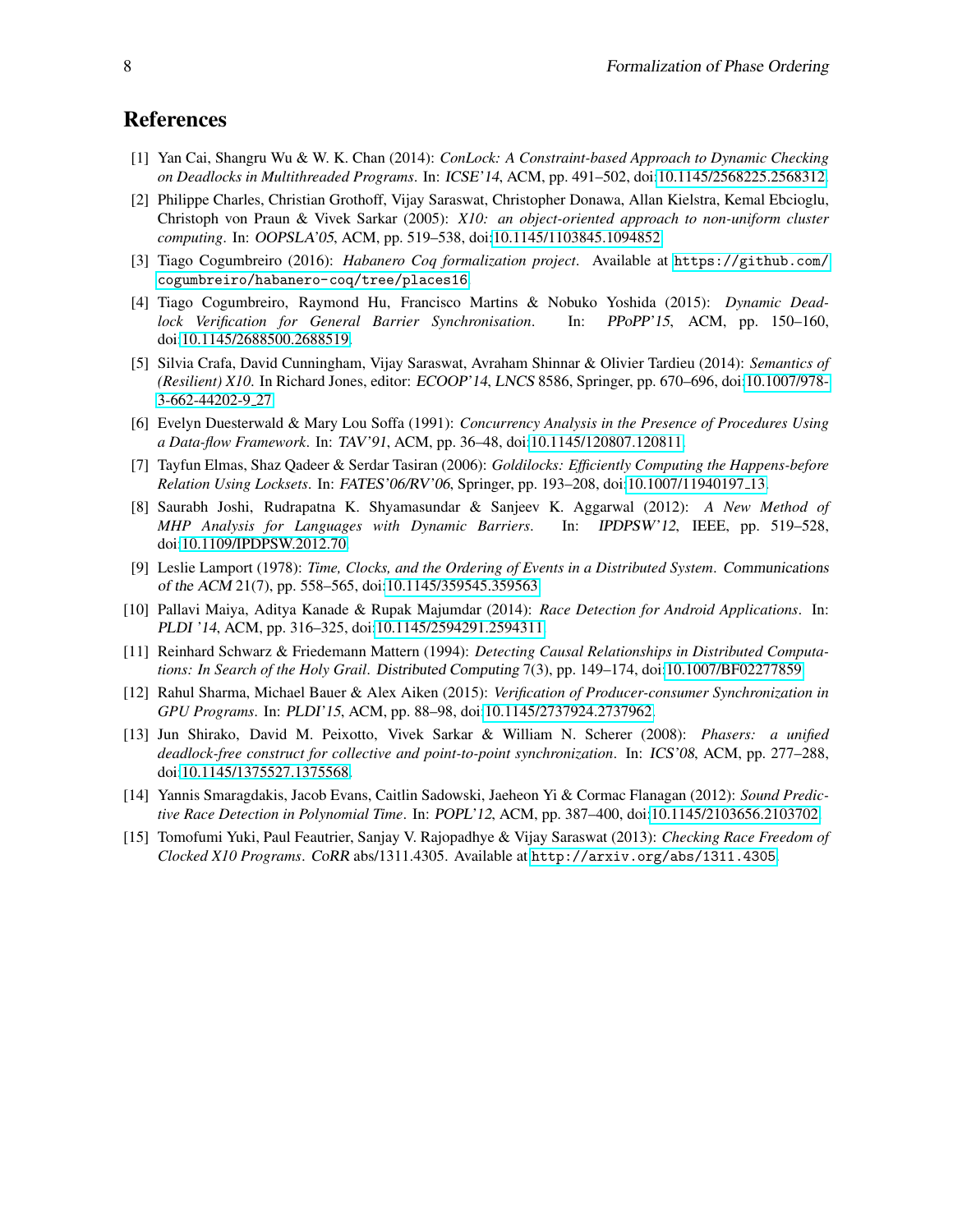## A Main definitions and results in Coq

This section presents code listings, in Coq syntax, of the definitions and results found in Sections [3](#page-4-0) and [4.](#page-5-1) The full proof scripts and auxiliary lemmas can be found online in our open source project HJ-Coq [\[3\]](#page-7-13). The next code listing shows definitions related to views.

```
(* Module declares a name space to avoid avoid name collisions
   between the definitions of views and phasers. *)
 Module Taskview.
  (* Definition 1 for views, defined by three cases: *)
 Inductive Wellformed v : Prop :=
   | tv_wellformed_wait_cap_eq:
     WaitCap (mode v) \rightarrowwait_phase v = signal_phase v \rightarrowWellformed v
   | tv_wellformed_wait_cap_succ:
     WaitCap (mode v) \rightarrowS (wait_phase v) = signal_phase v \rightarrowWellformed v
   | tv_wellformed_so:
     mode v = SIGNAL_ONLY \rightarrowwait_phase v \leq v signal_phase v \rightarrowWellformed v.
  (* Definition 2 for views: *)
  Inductive HappensBefore v1 v2 : Prop :=
   tv_hb_def:
      signal_phase v1 < wait_phase v2 \rightarrowSignalCap (mode v1) \rightarrowWaitCap (mode v2) \rightarrowHappensBefore v1 v2.
  (* Declare the infix notation of the HappensBefore relation *)
  Infix "≺" := HappensBefore : phaser_scope.
  (* Definition 3 for views, defined by three cases: *)
  Inductive CannotHappenBefore v1 v2 : Prop :=
   | tv_chb_ge:
       signal_phase v1 >= wait_phase v2 \rightarrowCannotHappenBefore v1 v2
    | tv_chb_so:
     mode v2 = SIGNAL_ONLY \rightarrowCannotHappenBefore v1 v2
   | tv_chb_wo:
     mode v1 = WAIT_ONLY \rightarrowCannotHappenBefore v1 v2.
  (* Define the infix notation of HappensBefore. *)
  Infix "P" := \texttt{CamotHappenBefore}: phaser_scope.
End Taskview.
```
Next, we list the definitions and notations related to phasers from Section [3.](#page-4-0)

```
Module Phaser.
 (* Definition 1 for phasers: *)
 Inductive Wellformed (ph:phaser) : Prop :=
   ph_wellformed_def:
```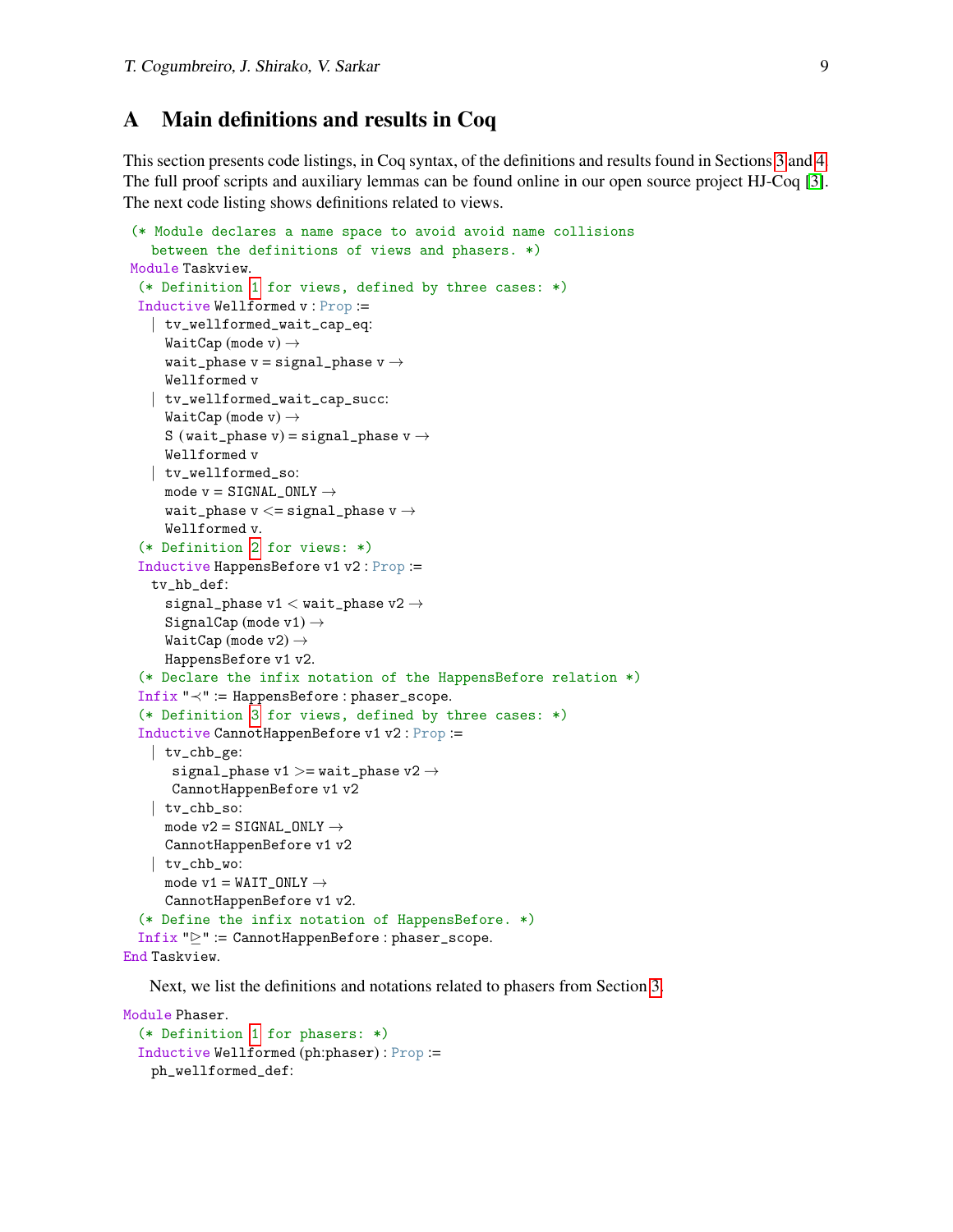```
(\forall t v, Map_TID.MapsTo t v ph \rightarrow Taskview.Wellformed v) \rightarrowWellformed ph.
  (* Definition 2 for phasers: *)
  Inductive HappensBefore (ph1 ph2:phaser) : Prop :=
    ph_hb_def:
      ∀ t1 t2 v1 v2,
      Map_TID.MapsTo t1 v1 ph1 →
      <code>Map_TID</code>.<br>MapsTo t2 v2 <code>ph2</code> \rightarrowTaskview.HappensBefore v1 v2 \rightarrowHappensBefore ph1 ph2.
  (* Defines the infix notation of HappensBefore. *)
  Infix "≺" := HappensBefore : phaser_scope.
  (* Definition 3 for phasers: *)
  Inductive CannotHappenBefore (ph1 ph2:phaser) : Prop :=
    ph_chb_def:
      (\forall t1 t2 v1 v2, Map_TID.MapsTo t1 v1 ph1 \rightarrow Map_TID.MapsTo t2 v2 ph2 \rightarrowTaskview.CannotHappenBefore v1 v2) \rightarrowCannotHappenBefore ph1 ph2.
  (* Defines the infix notation of CannotHappenBefore. *)
  Infix "D" := \texttt{CannotHappenBefore : phaser_score.}(* Definition 5: *)
  Inductive WellOrdered x : Prop :=
    <code>well_ordered_def:Facilitates</code> x \texttt{x} \rightarrow \texttt{WellOrdered} x.
  (* Definition 5: *)
  Inductive Par x y: Prop :=
    par_def: Facilitates x y \rightarrow Facilitates y x \rightarrow Par x y.
End Phaser.
```
Finally, we cross-reference the lemmas and theorems in the paper against the Coq mechanization.

```
(* Lemma 1 *)
Lemma ph_reduces_preserves_wellformed:
\forall ph t o ph', Wellformed ph \rightarrow Reduces ph t o ph' \rightarrow Wellformed ph'.
(* Lemma 2 *)
Theorem tv_lt_trans: \forall x y z, Wellformed y \rightarrow x \prec y \rightarrow y \prec z \rightarrow x \prec z.
Theorem tv_lt_antisym:\forall x y, Wellformed x \rightarrow Wellformed y \rightarrow x \prec y \rightarrow \neg(y \prec x).
Theorem tv_lt_irreflexive: \forall v, Wellformed v \rightarrow \neg(v \prec v).
(* Lemma 3 *)
Lemma ph_hb_irreflexive: \forall ph, WellOrdered ph \rightarrow \neg(ph cc\prec ph).
Lemma ph_hb_antisym: \forall x y, WellOrdered x \rightarrow WellOrdered y \rightarrow x \prec y \rightarrow \neg(y \prec x).
Lemma ph_hb_trans: \forall ph1 ph2 ph3, WellOrdered ph2 → ph1 \prec ph2 \rightarrow ph2 \prec ph3 \rightarrow ph1 \prec ph3
(* Theorem 1 *)
Lemma reduces_ne: \forall x y, WellOrdered x \rightarrow SReduces x y \rightarrow x \triangleright y.
(* Lemma 4 *)
Lemma reduces_par: \forall x y, Wellformed x \rightarrow WellOrdered x \rightarrow SReduces x y \rightarrow x || y.
(* Theorem 2 *)
Lemma ph_ge_reduce:
\forall ph t o ph', Wellformed ph \rightarrow WellOrdered ph \rightarrow Reduces ph t o ph' \rightarrow ph' \trianglerightph.
(* Theorem 3 *)
Lemma ph_s_reduces_trans_refl_ge: \forall x y, Wellformed x \rightarrow WellOrdered x \rightarrowclos_refl_trans phaser SReduces x y \rightarrow y \triangleright x.
```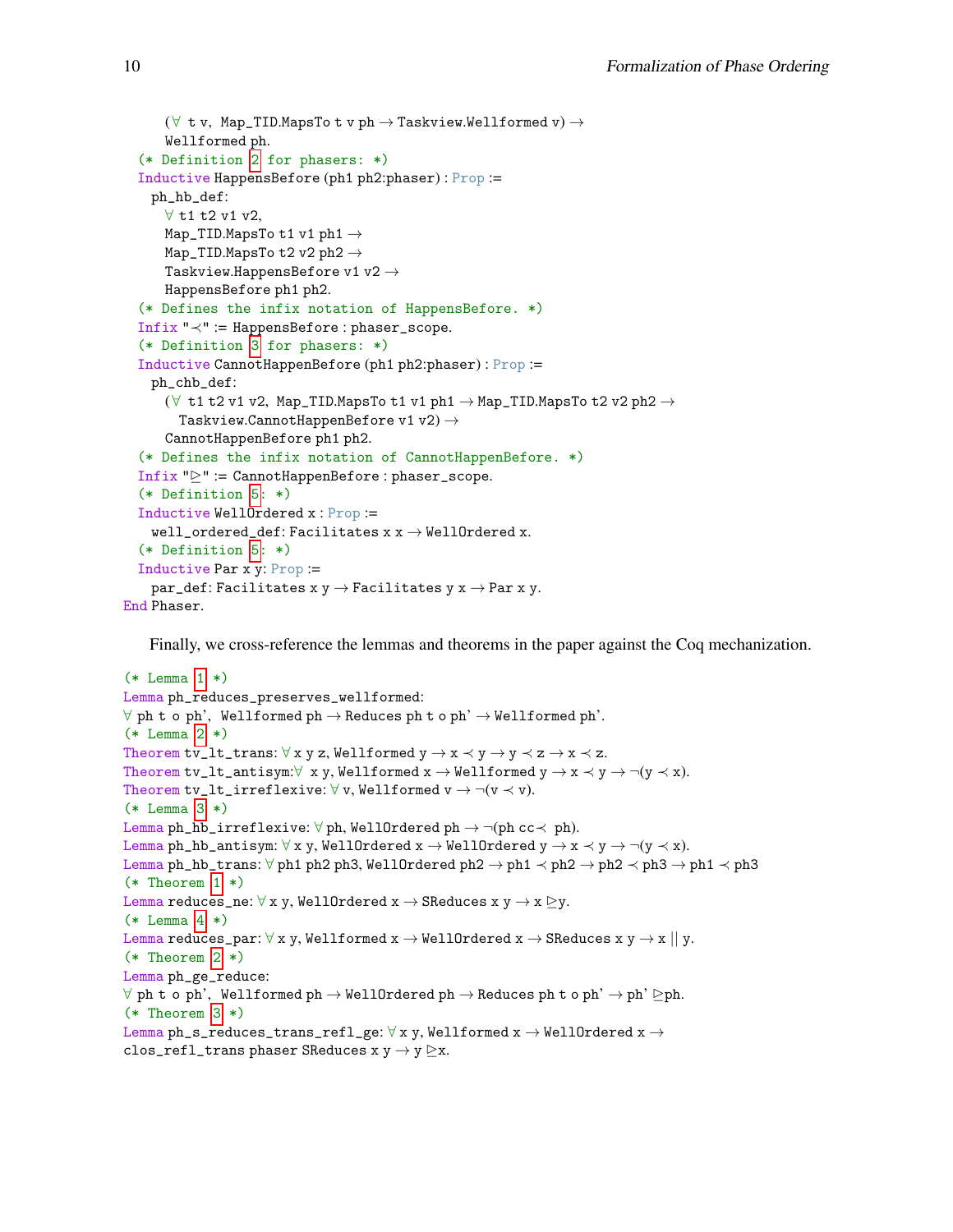## B Proof sketches

The proofs for all lemmas and theorems in this paper are machine checked in [\[3\]](#page-7-13). In this section, we show the proof sketches for the main results.

**Theorem [1](#page-5-0)** ( $\prec$ ,  $\mathcal{P}^{WO}$ ) is a causality relation.

*Proof.* ( $\prec$ ,  $\mathscr{P}^{WO}$ ) is transitive: if  $P \prec Q$  and  $Q \prec R$ , then  $P \prec R$ . We invert  $P \prec Q$  and get that there exists  $t_1$  and  $t_2$  such that  $P(t_1) = v_1$ ,  $Q(t_2) = v_2$ , and  $v_1 \prec v_2$ . Similarly, we invert  $Q \prec R$  and get that there exists  $t_3$  and  $t_4$  such that  $Q(t_3) = v_3$ ,  $R(t_4) = v_4$  such that  $v_3 \prec v_4$ . From  $Q \in \mathcal{P}^{WO}$ ,  $Q(t_3) = v_3$ , and  $Q(t_2) = v_2$ , thus  $v_3 \ge v_2$ . From  $v_1 \prec v_2$ ,  $v_3 \prec v_4$ , and  $v_3 \ge v_2$ , we can conclude that  $v_1 \prec v_4$ , and therefore  $P$   $\prec$  *R*.

 $(\prec, \mathcal{P}^{WO})$  is irreflexive: if *P* ∈  $\mathcal{P}^{WO}$  then  $\neg (P \prec P)$ . From  $P \in \mathcal{P}^{WO}$  we get that  $P \triangleright P$ . Then, we apply Remark [2](#page-5-6) and get that  $\neg (P \prec P)$ .

 $(\prec, \mathcal{P}^{WO})$  is asymmetric: if *P* ≺ *Q*, then ¬(*Q* ≺ *P*). Using Remark [2](#page-5-6) it is enough to show that  $Q \triangleright P$ , specifically that if  $Q(t_1) = v_1$  and  $P(t_2) = v_2$ , then  $v_1 \ge v_2$ . It can be shown that for any pair of views we have that  $v_1 \prec v_2$  or  $v_1 \rhd v_2$ . Since the latter concludes the proof directly, we proceed to show that the former case,  $v_1 \prec v_2$ , leads to a contradiction. From  $P \prec Q$  we have that there exists task *t* and *t'* such that  $P(t) = v$ ,  $Q(t') = w$ , and  $v \prec w$ . The contradiction arises from arriving at  $\neg (v_1 \triangleright w)$  and  $v_1 \triangleright w$ . First, we get  $v_1 \trianglerighteq w$  by applying Definition [5](#page-5-5) to  $P \in \mathcal{P}^{WO}$ ,  $Q(t_1) = v_1$ , and  $Q(t') = w$ . Second, we show  $\neg(v_1 \trianglerighteq w)$ . Applying Definition [5](#page-5-5) to  $P \in \mathcal{P}^{WO}$ ,  $P(t) = v$ , and  $P(t_2) = v_2$  results in  $v \ge v_2$ . As we have seen in the proof of transitivity, from  $v_1 \prec v_2$ ,  $v \prec w$ , and  $v \ge v_2$ , we conclude  $v_1 \prec w$ . Applying Remark [2](#page-5-6) we get that  $\neg(\nu_1 \trianglerighteq \nu)$ , which leads to the contradiction.  $\Box$ 

**Theorem [2](#page-6-2)** If  $P \in \mathcal{P}^{WO}$  and  $P \rightarrow O$  we have that  $\neg (O \prec P)$ .

*Proof.* By inverting the hypothesis  $P \to Q$  we get  $P \stackrel{t: o}{\longrightarrow} Q$ . Next, we invert  $P \stackrel{t: o}{\longrightarrow} Q$  and obtain four cases, one for each constructor of *o*. For each case it is enough to show that given  $P(x) = v_x$  and  $Q(y) = v_y$ , we can obtain  $v_y \ge v_x$ .

Cases  $o =$  signal and  $o =$  wait proceed similarly. We test if  $y = t$ . If  $y \neq t$ , then  $Q(y) = P(y)$ . We can obtain  $v_y \ge v_x$  from  $Q(y) = v_y$ ,  $Q(y) = v_y$  and  $Q \in \mathcal{P}^{WO}$  (which we get from Lemma [3,](#page-5-2)  $P \to Q$ , and  $P \in \mathcal{P}^{WO}$ ). Otherwise  $y = t$ , and we get that there exists a view *v* such that  $P(y) = v$ . Let the increment of the signal phase (wait phase) be denoted by  $o(v)$  where  $o(v) = v_v$ . At this point, we have  $P(y) = v$  and  $Q(y) = o(v)$ . Then, we just need to show that  $o(v_x) \ge v_x$ , given that  $v \ge v_x$ , which we get from  $P(y) = v$ ,  $P(x) = v_x$ , and  $P \in \mathcal{P}^{WO}$ .

Case  $o = \text{reg}(t', r)$ , where we have  $P(t) = v$ . We test if  $t' = y$ . If  $t' \neq y$ , then  $P(y) = v_y$ . Thus, we have  $v_y \trianglerighteq v_x$  from  $P(y) = v_y$ ,  $P(x) = v_x$ , and  $P \in \mathcal{P}^{WO}$ . Otherwise,  $t' = y$ , and therefore  $v_y = (v \mod 1 - e^x)$ . From  $P(t) = v$ ,  $P(x) = v_x$ , and  $P \in \mathcal{P}^{WO}$ , we conclude  $v \ge v_x$ . We close the case by showing that from  $v \ge v_x$  then (*v*.mode := *r*)  $\ge v_x$  holds.

Case  $o = \text{drop}$ , since we have  $Q = P - t$ , then  $P(y) = v_y$ . From  $P(y) = v_y$ ,  $P(x) = v_x$ , and  $P \in \mathcal{P}^{WO}$ , we get  $v_y \ge v_x$ .  $\Box$ 

**Theorem [3](#page-6-0)**  $P \in \mathcal{P}^{WO}, P \rightarrow^* Q$ , then  $\neg (Q \prec P)$ .